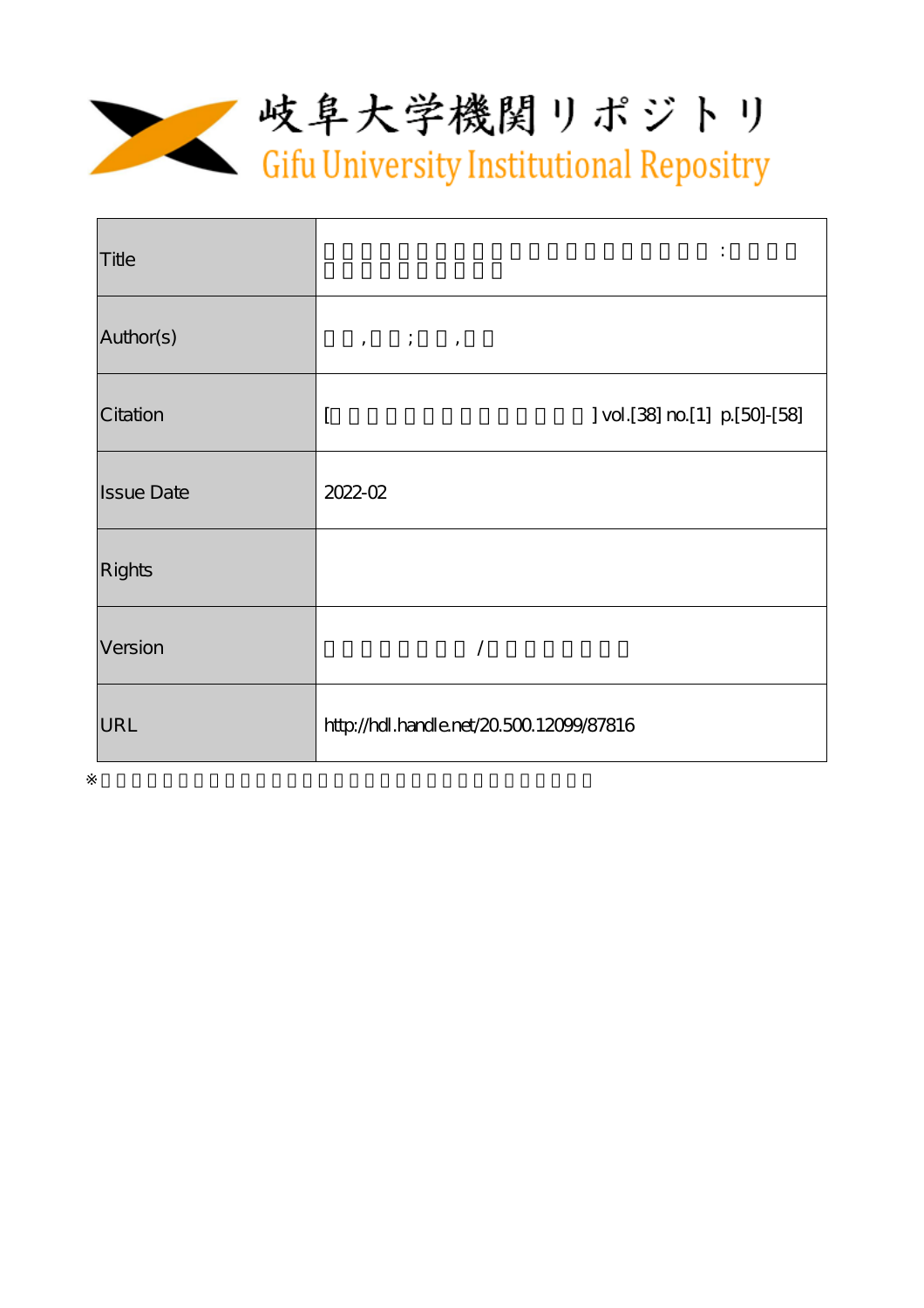# 人権教育で求められる教師の知識・技能の検討

一岐阜県の人権教育を事例として一

# 兼松 里帆 $1 \cdot 4$ 井 亜湖 $2$

本研究では、岐阜県の人権教育を行う教師に求められる知識・技能を明らかにし、人権教育の担い手を養成 する教員養成課程ではどのような人権教育に関する知識·技能を育成するべきかを検討した、その結果、岐阜 県の人権教育では様々な人権課題が扱われており、特に同和問題と、子ども達にとって身近な人権課題が多 く扱われていることが明らかになった。また、岐阜県では人権教育の一環として「ひびきあい活動」が各校で 取り組まれており、これからの教師には「13の人権課題」に関する正しい知識のみならず、勤務校の実態を 把握する力、「行動力」を育成する人権教育を行う指導力が求められていることが明らかになった.

〈キーワード〉 人権教育,教師の知識·技能,人権教育指導資料,文献調査

## 1. はじめに

文部科学省 (2020)の「令和元年度 児童生徒の問題行 動・不登校等生徒指導上の諸課題に関する調査」による と、小・中・高等学校および特別支援学校におけるいじめ の認知件数は約 61 万件, 児童生徒 1,000 人当りの認知件 数は46.5件、小·中·高等学校から報告のあった自殺し た児童生徒数は317人、そのうち「いじめの問題」があ った児童生徒は 10 人であったことが明らかになってい る. いじめは,日本国内の主要な人権課題である「こども」 の人権侵害の一つとしてあげられている. 法務省の web サイトによると、いじめの問題の根底には他人に対する 思いやりや、いたわりといった人権尊重意識の希薄さが あり、この問題を解決するために、お互いの異なる点を個 性として尊重するなどの人権意識を養うことが重要であ ると示されている[1].

現在, 教育現場で取り組まれている人権教育は,「人権 教育及び人権啓発の推進に関する法律(平成12年法律第 147号)」の第2条に示されている「人権尊重の精神の涵 養を目的とする教育活動」に当たる. 学校教育において, こうした人権教育を推進していくためには、人権に関す る知識, 自分の人権を守り, 他者の人権を守ろうとする意

識・意欲・態度、そして人権感覚を育てるための基盤とし て,「全ての関係者の人権が尊重されている教育の場とし ての学校・学級」を作り上げていくことが重視され、その ために、一人一人の児童生徒がその発達段階に応じ、人権 の意義·内容や重要性について理解し、「自分の大切さと 共に他の人の大切さを認めること」ができるようになり、 それが様々な場面や状況下での具体的な熊度や行動に現 れるとともに、人権が尊重される社会づくりに向けた行 動につながるようにすることが重要であると言われてい る(人権教育の指導方法等に関する調査研究会議 2008). この「自分の大切さと共に他の人の大切さを認めること」 が「人権感覚」と言える. 人権感覚とは「人権の価値やそ の重要性にかんがみ、人権が擁護され、実現されている状 態を感知して、これを望ましいものと感じ、反対に、これ が侵害されている状態を感知して、それを許さないとす るような、価値志向的な感覚」と考えられている(人権教 育の指導方法等に関する調査研究会議 2008). このよう な人権感覚を学校教育現場で行われる人権教育において 身に付けることが求められていることから、こうした教 育を担う教師は、都道府県単位で行われる研修などを通 して、人権尊重の理念について十分に認識し、児童生徒が 自らの大切さが認められていることを実感できるような

Teacher Knowledge and Skills for Human Rights Education

<sup>\*1</sup> 岐阜市立島小学校 \*2 岐阜大学教育学部

 $-$  A Case Study of Human Rights Education in Gifu Prefecture  $-$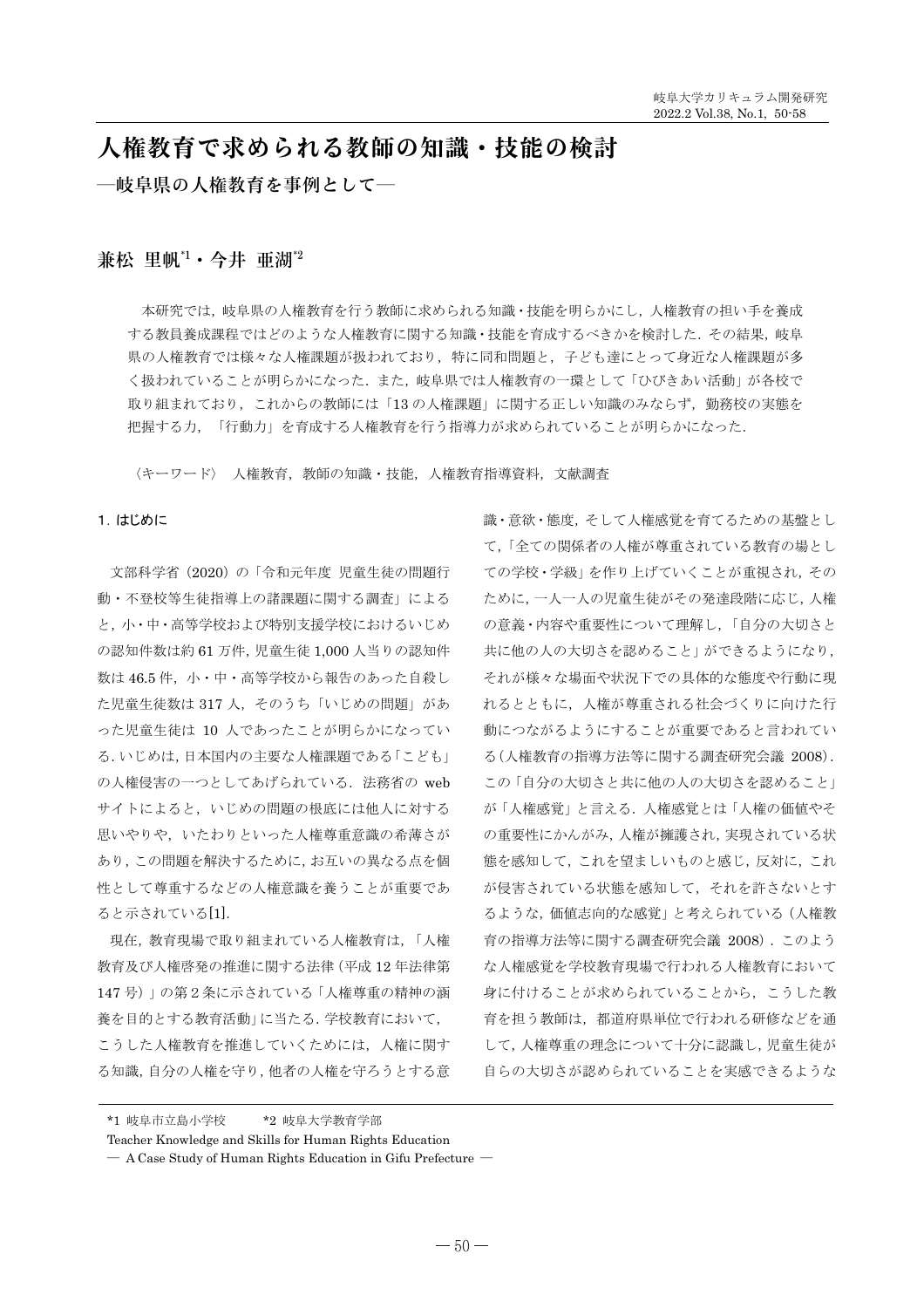環境づくりに努め、学校における人権教育を推進してい くことが求められている.

学校教育現場で人権教育を行うために教師に求められ る知識·技能については、人権教育の指導方法等に関する 調査研究会議 (2008) が作成した教員向け「人権教育の 点検・評価アンケートの項目例」から確認することができ る. この点検・評価アンケートは、「学年・学級経営」,

「教科等指導」, 「生徒指導, 教育相談, 進路指導」, 「連 携の取組」の4観点について、具体的な評価項目が示され ている。例えば、学年・学級経営の観点では、「言語環境 及び教室環境の適正化を図り、偏見や差別意識が生まれ ることのない言葉づかいや掲示物等の指導をしている.」 といった評価項目が設定されており、この評価項目から, 教師には言語環境や教室環境の適正化を図るための知識 や技能、偏見や差別意識が生まれることのない言葉づか いや掲示物などについての知識が必要であることが想定 できたが、これ以上の具体的な知識や技能まではわから なかった.

人権教育の視点から教師の知識·技能を検討している 研究は少なく、教師ではなく、教員養成課程で学ぶ学生を 対象とした研究として、山下 (2010) は、人権について の確かな「理解」と「感覚」、そして参加体験型学習のス キル、ファシリテーターとしての素養を体得するために, 教育学部選択科目「授業実践論 A」において松下一世の 学習モデルを参考にしてカリキュラムを開発・実践して いる。この実践研究において学生に習得させようと考え られた知識・技能は, 人権教育を行う教師に求められる知 識・技能の一部と考えられる.

### 2. 研究概要

#### 2. 1. 研究目的と研究方法

以上のように、人権教育を行う教師に求められる知識· 技能に関する知見は多く発表されていない. そこで、本研 究では地域を限定して、岐阜県の人権教育を行う教師に 求められる知識 · 技能を検討していく.

**岐阜県の人権教育において教師に求められる知識・技** 能を明らかにするために、本研究では岐阜県教育委員会 が年1回発行している人権教育のための指導資料 (以下. 指導資料)に注目し、その指導資料の記述内容から, (1)

扱われている人権課題, (2) 提供されている情報, の2 点について分析する.

前者では、それぞれの指導資料で扱われている人権課 題を分析することにより、教師に求められる人権課題に 関する知識を明らかにすることができると考えた。後者 では、人権教育を指導するために、指導資料において、教 師に提供されている情報を分析する. この指導資料は, 岐 阜県において人権教育を指道するために教師にとって参 考になると考えられる情報を、教育委員会が検討を重ね て作成されている。これらの資料で提供されている情報、 つまりその記述内容を分析することで、岐阜県の人権教 育を行う教師にどのような知識・技能が必要とされてい るかを明らかにできると考えた.

#### 2. 2. 研究対象

本研究が対象とする岐阜県教育委員会が発行している 人権教育に関する指導資料は、第4集から、調査時点の 最新号である第55 集までの計51 集である (第7集を除 く). 第1集から第3集および第7集は、岐阜県教育委 員会に保管されておらず、岐阜県の教育資料が収蔵され ている岐阜県総合教育センター図書室にも収蔵されてい なかったため、これら4集分の指導資料は分析対象から 外した.

これらの指導資料の調査は,2020年10月に実施した. 収集した各指導資料の記述内容をデジタル化した上で、 上述した2つの視点より各指導資料の分析を行った.

#### 2.3. 指導資料の概要

本研究の調査対象である指導資料は、すべて岐阜県教 育委員会が発行しているが、指導資料の名称の変更は 2 回行われている. すなわち、第1集から第37集が「同和 教育指導資料」, 第38集から第47集が「人権同和教育 指導資料」, 第48集から第55集 (調査時点の最新号) が「人権教育指導資料」という名称で発行されている.

以下では、調査対象である「同和教育指導資料」,「人 権同和教育指導資料」,「人権教育指導資料」について概 観していく.

#### (1) 同和教育指導資料

「同和教育指導資料」は、昭和41 (1966)年度から平 成 12 (2000)年度にかけて発行された資料である. なお.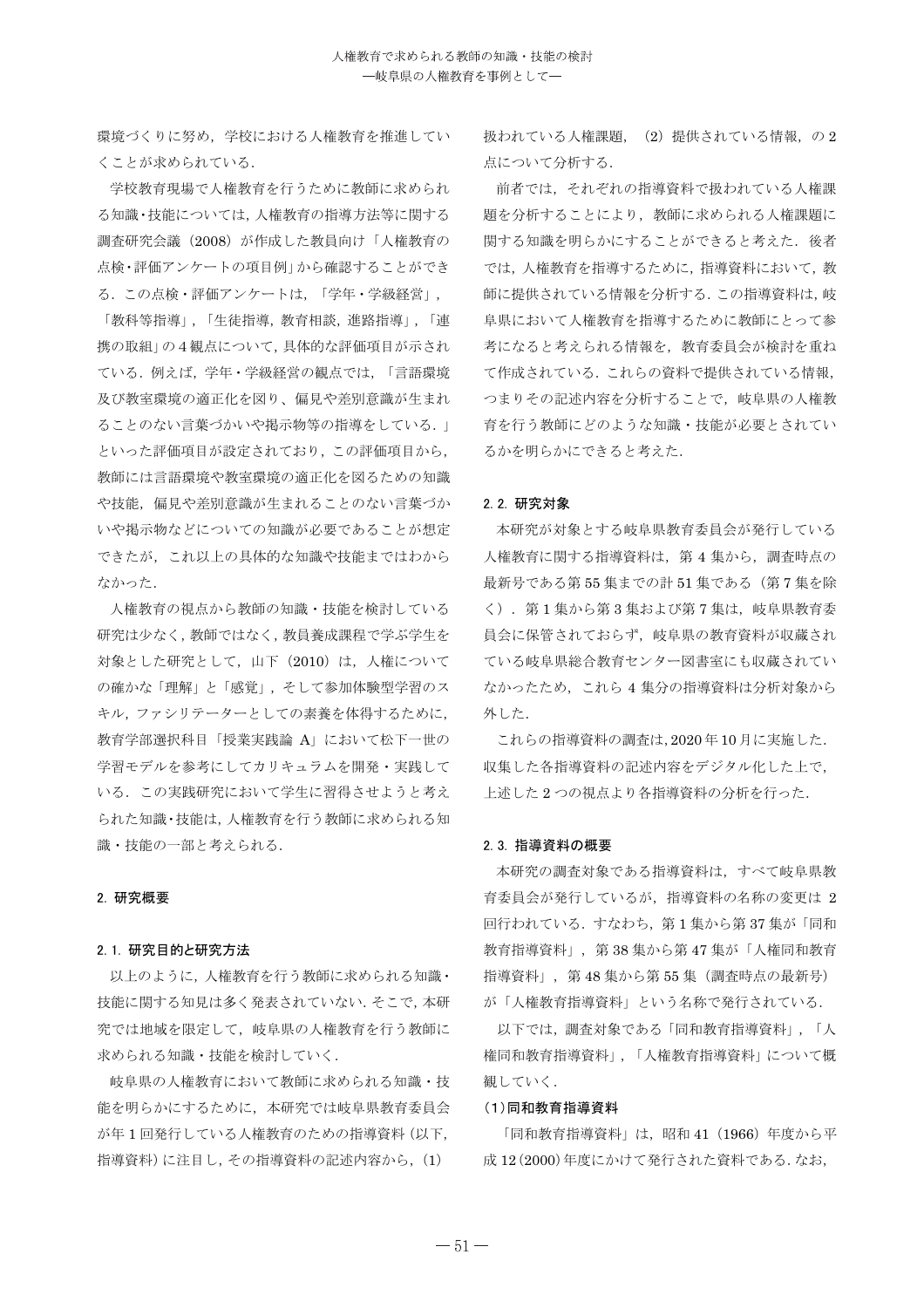昭和 49 (1974) 年度および昭和 50 (1975) 年度のみ, 年2回発行されている.

この指導資料では、同和教育を「同和問題の解決を目標 に置きながら、社会に存在するあらゆる差別をなくして いくための人権尊重の精神を基本とした教育」(第31集) とし、児童生徒に対して差別事象への「認識力」、「自己」 啓発力」,「行動力(実践的態度)」の3つの力を育成す ることを目指し、こうした教育活動を担う教員が参考と なる情報を提供している.

以下では、同和教育指導資料第4集から第37集まで (第7集を除く)の各資料で扱われている主な内容を示 寸.

- •第4集:「長期計画策定に対する答申」および同和教 育の目的や意義
- ・第5集:同和問題の解説
- ・第6集:1972年度より中学校社会科教科書に掲載され る同和問題の指導上の問題点や留意点
- · 第8集: 小学校社会科と同和教育
- •第9集:小学校社会科における同和教育の指導事例
- ・第10集:学校経営、生徒指導における同和教育
- ・第11集:教科教育、特別活動、道徳教育における同和 教育
- •第12集:高等学校における同和教育とその指導事例
- ・第13集: 高等学校社会科における同和教育
- •第14集:小・中学校における同和教育の進め方
- ・第15 集:道徳教育における同和教育および小学校道徳 教育における同和教育の実践事例
- ・第16 集 : 高等学校社会科地理・公民分野における同和 教育
- •第17集:高等学校国語科における同和教育とその指導 /玩
- •第18集:小学校特別活動における同和教育およびその 実践事例
- •第19集:中学校特別活動における同和教育
- ・第20集~第21集:中学校社会科における同和教育の 指導の構えと指導事例
- ・第22集:高等学校社会科現代社会分野における指導の 構えと指導事例
- 第23集: 小学校社会科の具体的な指導
- ・第24集:国語科,社会科,特別活動,道徳を事例とし た体系的な同和教育
- ・第25集:国語科, 保健体育科を事例とした体系的な同 和教育
- ・第26集:特別活動を事例とした体系的な同和教育
- · 第 27 集~第 28 集 : 社会科公民分野を事例とした同和 問題の指導
- •第29集:同和教育の観点をふまえた、朝の会、帰りの 会、登下校における指導
- ・第30集:同和教育の観点をふまえた、教科教育、特別 活動, 部活, 給食, 清掃, 休み時間における指導
- ・第31集:同和教育の観点をふまえた,国語科,生活科, 技術科、家庭科における指導のあり方
- ・第32 集~第34 集: 小・中・高等学校の発達段階をふ まえた教育活動全体を通した同和教育 -第 32 集事例: 理科, 体育科, 保健体育科 -第33 集事例: 算数 · 数学科, 図画工作科, 美術科 -第 34 集事例:家庭科,音楽科
- ・第35集~第37集:平成10年度~平成12年度の取り 組み「社会科・地理歴史科 (歴史) における生きる力を はぐくむ同和教育」の紹介

#### (2) 人権同和教育指導資料

「人権同和教育指導資料」は、「生きる力をはぐくむ人 権同和教育」をテーマに掲げた人権同和教育に関する指 導資料であり, 平成 13 (2001) 年度から平成 22 (2010) 年度まで発行された.

岐阜県の人権教育の啓発・推進を担う「岐阜県同和教育 協議会」が、2001年に「岐阜県人権同和教育協議会」と 名称変更し、それに伴い、「同和教育指導資料」も「人権 同和教育指導資料」と名称を変更した.

人権同和教育は、「同和教育での実践を踏まえ、様々な 人権問題に対する認識力·自己啓発力·行動力の3つの 力を育成し、確かな人権感覚が身に付くことを目標とす る教育活動」(第40集)のことであり、この教育活動で は同和問題だけではなく、様々な人権問題が扱われるよ うになった.

以下では、人権同和教育指導資料第38集から第47集 までの各資料で扱われている主な内容を示す.

・第38集~第39集:小学校の道徳教育, 学級活動, 中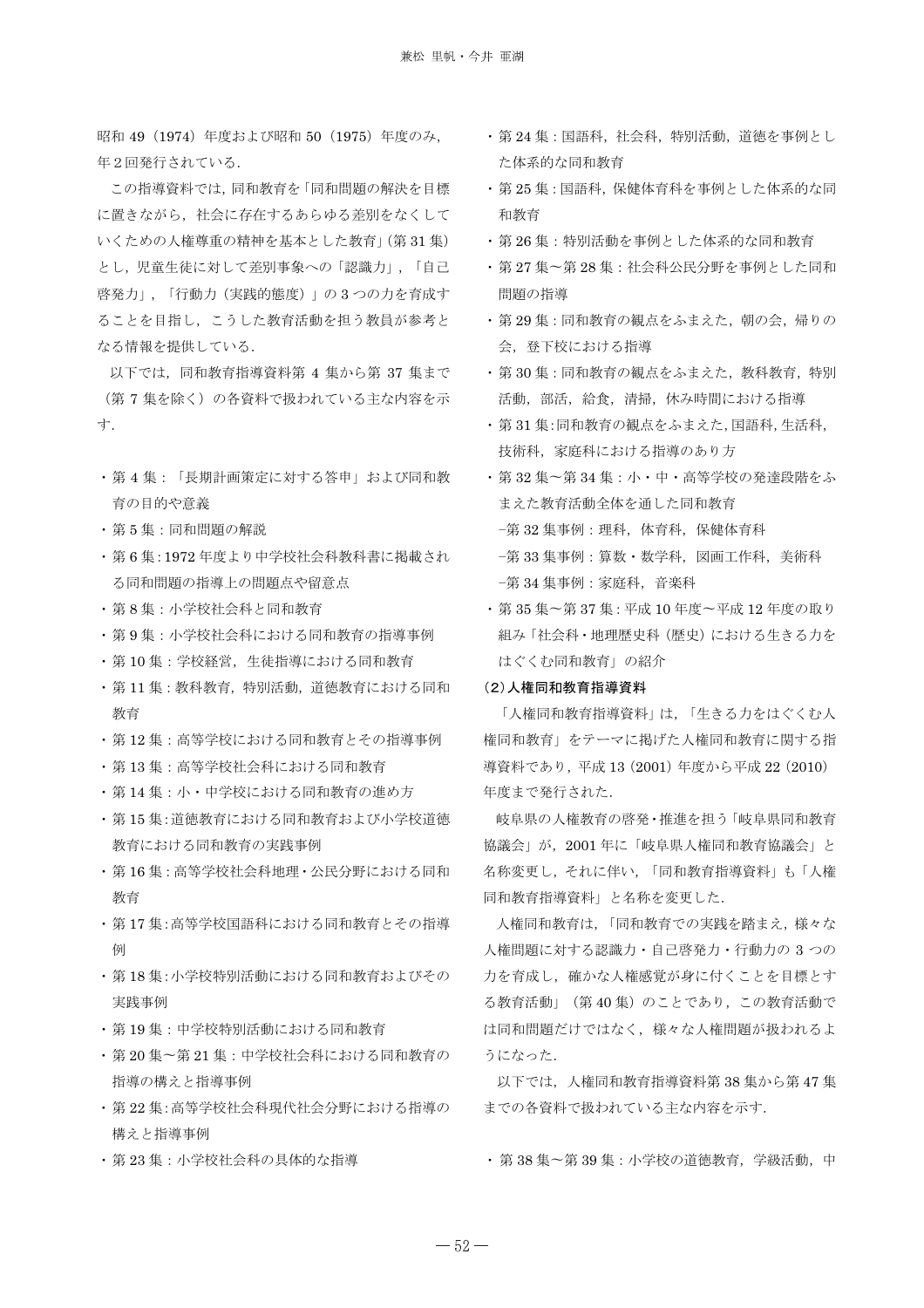学校の学級活動、高等学校のホームルーム活動の実践 例

- •第40集~第41集:総合的な学習の時間における生き る力をはぐくれ人権同和教育の指導計画および授業展 開例
- ・第42 集~第44 集: 社会科, 地理·歴史·公民科にお ける生きる力をはぐくむ人権同和教育の単元編成およ ᤵᴗᒎ㛤ࡧ
- •第45集:国語科、生活科、技術·家庭科における生き る力をはぐくむ人権同和教育の単元編成および授業展 開例
- ・第46集:理科,体育科,保健体育科,外国語科におけ る生きる力をはぐくむ人権同和教育の単元編成および 授業展開例
- ・第47 集: 数学科, 図画工作科, 美術科, 家庭科におけ る同和教育の観点および認識力・自己啓発力・行動力 の育成

#### (3) 人権教育指導資料

指導資料は平成 23 年度および平成 24 年度は発行され ておらず, 平成 25 (2013) 年度から「人権教育指導資料」 として発行された. 人権教育指導資料は、岐阜県で取り組 んでいる「ひびきあいの日」、「ひびきあい活動」の先進 的な取組を行っている学校の事例を主に紹介している.

「ひびきあいの日」は、平成18 (2006) 年度から岐阜 県内全ての公立の幼稚園, 小·中学校, 高等学校, 特別支 **援学校において、人権教育における行動力の育成を主た** る目的とし、人権週間 (12月4日~8日)のうち、各校 が設定する日に、同和問題をはじめとする人権問題につ いて、学校や地域の実態に応じた取組が毎年実施された. しかし、 平成 30 (2018) 年度からは、各学校が設定した 日のみの取組ではなく、日頃から家庭・地域と連携しなが ら意図的・計画的な取組へと充実させるために「ひびきあ い活動」と名称を変更し、毎年取り組まれている(岐阜県 人権教育協議会 2018).

人権教育指導資料第48集から、調査時点の最新号であ る第55集までの主な内容は、ひびきあいの日·ひびきあ い活動における取組事例の紹介であり、1集あたり、幼稚 園 1 園, 小学校 2 校, 中学校 2 校, 高等学校 1 校, 特別 支援学校1校を紹介している.

#### 3. 結果および考察

指導資料の記述内容の分析にあたり、昭和44年度から 平成 12 年度までの「同和教育指導資料」として発行され た時期を「第1期」,平成13年度から平成22年度まで の「人権同和教育指道資料」として発行された時期を「第 2期」, 平成25年度からの「人権教育指導資料」として 発行された期間を「第3期」とし、期間ごとの指導資料 の傾向を分析視点ごとに明らかにすることにした。これ は、指導資料の名称の変更に伴い、岐阜県の人権教育で重 視する内容が変化していると考えたからである.

以下では、指導資料の記述内容の分析視点「(1) 扱わ れている人権課題」と「(2) 提供されている情報」の2 点について、分析結果をそれぞれ述べる.

#### 3.1. 指導資料で扱われている人権課題

岐阜県 (2018) は「岐阜県人権施策推進指針 (第3次 改定)」において、岐阜県として取り組むべき人権課題を, 「女性」, 「子ども」, 「高齢者」, 「障がい者」, 「同 和問題」,「外国人」,「インターネットによる人権侵害 (以下, インターネット)」, 「感染症患者」, 「刑を終 えて出所した人」,「犯罪被害者等」,「性的指向,性自 認を理由とする偏見·差別を受ける人(以下, LGBT)」, 「災害に伴う人権課題」(以下、災害)、「その他の人権 課題」と設定している. 「その他の人権課題」としては, 労働者 ホームレス アイヌの人々といった人々に関する 人権問題, 北朝鮮当局による拉致問題, 人身取引が例とし てあげられている. 本研究では、上述した13の人権課題 が各指導資料で扱われているかを分析することにした.

表 1 は、各期の指導資料で扱われた人権課題の割合を 示したものである. なお、表1の「その他」には、「その 他の人権課題」だけでなく、人権課題全般にわたる内容も 含まれている.

表1より、第1期の指導資料、すなわち同和教育指導 資料では同和問題がすべての指導資料 (33集分)で扱わ れていた. それ以外に扱われていた人権課題は、女性、障 がい者がそれぞれ 3%. その他が約 33%であり. 第1期 は同和問題を中心とした人権教育が行われていたと考え られる. 第1期の「その他」には、「アイヌの人々」や 「ホームレス」といった人権課題ではなく、人権感覚に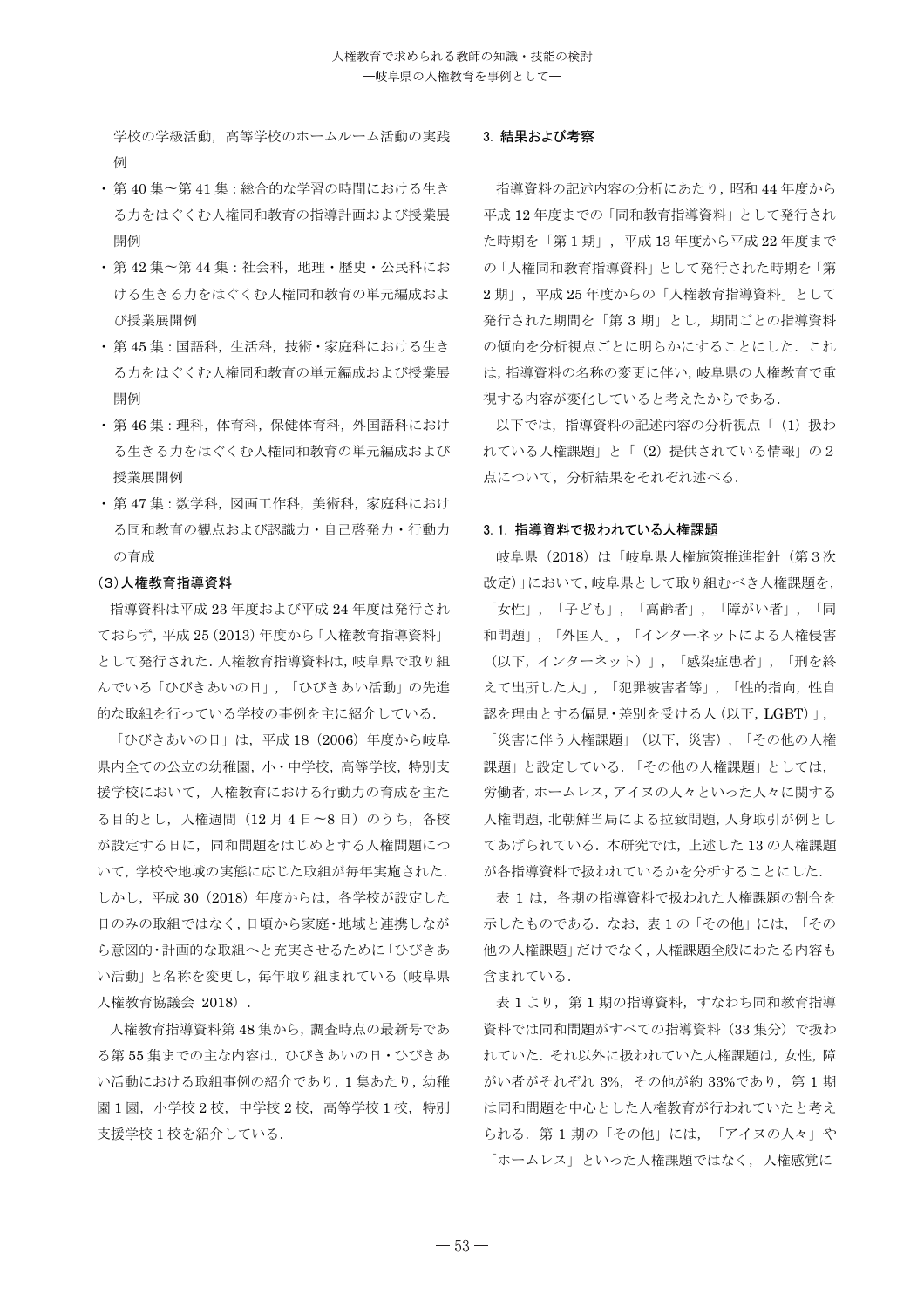| 人権課題           | 第1期<br>$(N=33)$ | 第2期<br>$(N=10)$ | 第3期<br>$(N=8)$ |
|----------------|-----------------|-----------------|----------------|
| 女性             | 3%              | 40%             | 25%            |
| 子ども            | $0\%$           | 30%             | 100%           |
| 高齢者            | $0\%$           | 60%             | 88%            |
| 障がい者           | 3%              | 90%             | 63%            |
| 同和問題           | 100%            | 100%            | 100%           |
| 外国人            | $0\%$           | 50%             | 63%            |
| インターネット        | $0\%$           | 40%             | 75%            |
| 感染症患者          | $0\%$           | 50%             | 50%            |
| 刑を終えて<br>出所した人 | $0\%$           | $0\%$           | $0\%$          |
| 犯罪被害者等         | $0\%$           | 20%             | $0\%$          |
| LGBT           | $0\%$           | 10%             | 25%            |
| 災害             | $0\%$           | 10%             | 38%            |
| その他            | 33%             | 50%             | 88%            |

表1 指導資料で扱われている人権課題(%)

関する内容や人権そのものに関する内容、つまり人権課 頴全般にわたる内容が分類された。例えば、第6集の「友 人·平等」を題材とした道徳の指導事例、第15集の「友 情」や「人間を尊重する精神」などを学ぶ道徳の指導事例 は、「その他」に分類されている.

第2期の人権同和教育指導資料では、第1期同様,同和 問題はすべての指導資料 (10 集分) で扱われていた. 第 1 期と大きく異なるのは、多様な人権課題が扱われるよ うになった点である。具体的には、第1期の指導資料で は「障がい者」が3%, 「高齢者」,「外国人」,「感染 症患者」にいたっては全く扱われていなかったが、第2期 の指導資料では、「障がい者」が 90%,「高齢者」が 60%,

「外国人」,「感染症患者」はそれぞれ 50%という結果 であったことから、社会、地域、学校の実態に則した人権 課題を学校教育でも扱わなければいけない状況になった ことが、こうした指導資料の内容の変化に反映されてい ると考えられる. なお、第2期の「その他」は、第1期 と同様に人権感覚に関する内容、つまり人権課題全般に 関連する内容が分類されたが、その他の人権課題の一つ である「アイヌの人々」に関する指導事例も分類された. この点は第1期と異なっている点である.

第3期の人権教育指導資料全8集では、人権課題の「子

ども」や「同和問題」はすべての指導資料で扱われており、 それ以外の人権課題が扱われていた指導資料の割合は,

「高齢者」88%,「インターネット」75%,「障がい者」, 「外国人」がそれぞれ 63%, 「感染症患者」50%であっ た. 「その他」は88%であった. その一方, 「刑を終え て出所した人」、「犯罪被害者等」について扱っている指 導資料は確認できなかった. 第3期では、第1期、第2 期と同様に、同和問題が全ての指導資料で扱われていた. 第3期開始の前年度 (平成 24 年度)に岐阜県教育委員会

(2012) が作成した『人権教育の手引』によると、同和 問題は岐阜県の人権教育の重要な柱として位置づけられ ており、こうした姿勢は人権教育指導資料でも踏襲され ていると言える. また、第2期同様、多様な人権課題が 扱われていることが明らかになった. 例えば、第2期で は 30%だった「子ども」がすべての指導資料で扱われて いた. 第2期では60%だった「高齢者」もほとんどの指 導資料で扱われており、第2期では40%だった「インタ ーネット」は75%の指導資料で扱われていた. また、第 2期で半数以上の指導資料で扱われていた人権課題は「同 和問題」,「障がい者」,「高齢者」,「外国人」,「感 染症患者」の5つであったが、第3期ではこれに加えて 「子ども」,「インターネット」の計7つの人権課題が 半数以上の指導資料で扱われており、学校教育において 扱われる人権課題の種類が多くなっていることが分かる. 第3期のみの傾向としては、子どもたちにとって身近な 人権課題の取り扱われる頻度が増えていることである. 子ども自身に関する人権課題である「子ども」や、日常生 活で関わっている子どももいると考えられる「高齢者」, 地域によっては身近な存在である「外国人」,学校や日常 生活で子どもたちが利用している「インターネット」など である.

以上の結果より、第1期では「同和問題」が主な人権 課題として扱われていたが、第2期および第3期では「同 和問題」だけでなく、様々な人権問題が扱われるようにな っていることが明らかになった. これは、第2期の人権 同和教育での実践を踏まえ、様々な人権 問題に対する認識力·自己啓発力·行動力の 3 つの力を 育成し、確かな人権課題が身に付くことを目標とする教 音活動」 (第40集)、第3期で行われた人権教育の定義 「これまでの同和教育及び人権同和教育での実践を踏ま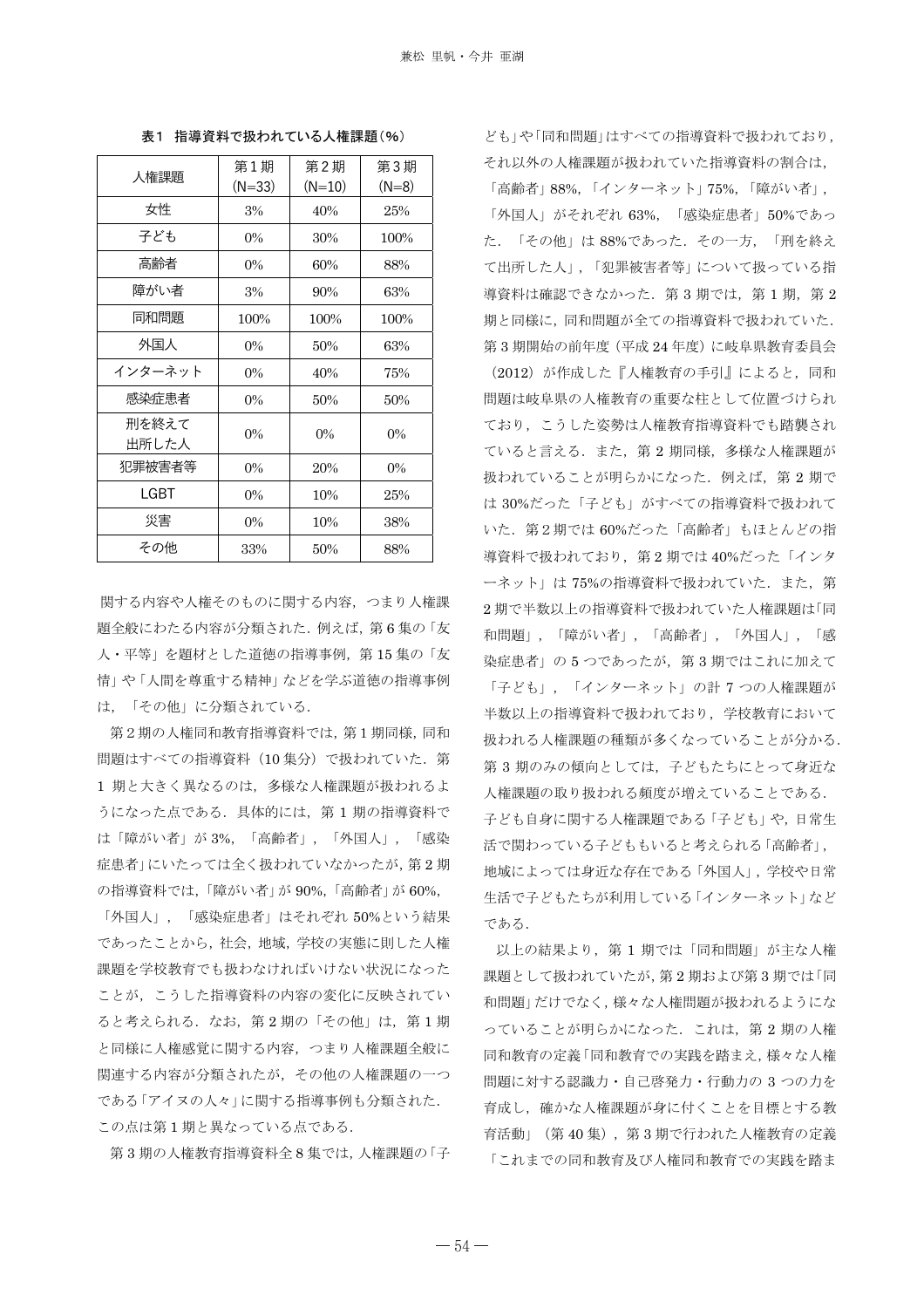え、様々な人権問題に対する認識力・自己啓発力・行動力 を育成し、確かな人権感覚が身に付くよう学校教育及び 社会教育において行われる教育活動」より,岐阜県の人権 教育では同和問題を重要な柱として位置づけた上で、そ れ以外の様々な人権課題にも取り組むことが明示された ことが指道資料で扱う内容にも影響を与えたと考えられ  $\delta$ .

よって、指導資料で扱われている人権課題の分析より, 第1期では扱われた人権課題が「同和問題」のみであっ たため、教師は「同和問題」に関する知識やその指導に資 する知識·技能の修得が求められたと考えられる. しかし ながら、第2期以降は同和問題以外の人権課題も扱われ るようになり、特に第3期では子ども達にとって身近な 人権課題が扱われるようになったため、様々な人権課題, 特に子ども達にとって身近な人権課題に関する知識やそ れを授業で指導するための知識・技能が求められるよう になったと考えらえる.

## 3.2. 指導資料で提供されている人権教育に係る情報

次に、指導資料で提供されている情報を、各指導資料の 記述内容から分類したところ、3 種類の情報に大別する ことができた. すなわち, 同和教育, 人権同和教育, 人権 教育について説明している情報である「①正しい理解を 促すための情報」,同和教育,人権同和教育,人権教育の 指導方法に関する情報である「2指導方法に関する情報」, 同和教育, 人権同和教育, 人権教育を行うための教材に関 する情報である「③教材に関する情報」である.

上記の分類をもとに、各指導資料の記述内容を再度分 析した. その結果を表2に示す.

表 2 より、第1期の同和教育指導資料、第2期の人権 同和教育指導資料, 第3期の人権教育指導資料ともに, 「①正しい理解を促すための情報」がすべての資料にお

表2 提供されている情報の分析結果

|          | 第1期      | 第2期      | 第3期     |
|----------|----------|----------|---------|
|          | $(N=33)$ | $(N=10)$ | $(N=8)$ |
| ①正しい理解を促 | 100%     | 100%     | 100%    |
| すための情報   |          |          |         |
| ②指導方法に関す | 76%      | 100%     | 100%    |
| る情報      |          |          |         |
| ③教材に関する情 |          |          |         |
| 報        | 12%      | 100%     | 25%     |

いて提供されていた. 「2指導方法に関する情報」は、第 1期以外はすべての指導資料で提供されていた.「3教材 に関する情報」については、第2期はすべての指導資料 で提供されていたが、第1期と第3期はほとんどの資料 で提供されていないことが明らかになった。これらの結 果について、さらに具体的に見ていく、

第1期の指導資料第8集では、「同和地区だけが同和 教育を行えば良い」という考えの教師が多いことが指摘 されており、こうした考えを持っている教師の意識改革 を促すためには同和教育に関する正しい知識を提供し, 同和教育に対する正しい理解を促す必要があると述べら れている. 意識は一朝一夕では変えられないため、第1期 の指導資料では同和教育に関する正しい知識や正しい理 解を促すための情報、すなわち「①正しい理解を促すため の情報」に該当する内容が毎号掲載されたと考えられる. また、意識を改革しても同和問題を指導するための知識 や技能がなければ、子どもたちに指導を行うことができ ないため、これが「②指導方法に関する情報」が頻繁に提 供されていた理由と考えられる. 一方,「3数材に関する 情報」が提供されていた指導資料は12%でとどまってお り、第1期に人権教育を行っていた教師は、同和問題に 対する正しい理解を促すための情報と、指導方法に関す る情報だけ提供すれば人権教育を行うことができたため, 教材に関する情報を提供する必要はなかった、あるいは 「①正しい理解を促すための情報」そのものが教材とし ても活用できた、のいずれかがその要因と考えられる.

第2期では「①正しい理解を促すための情報」,「②指 導方法に関する情報」,「③教材に関する情報」の3種 類の情報がすべての指導資料で提供されていた. これは, 第2期から始まった人権同和教育がこれまでの同和問題 だけでなく、様々な人権課題を扱うことが求められたた め、3 種類の情報が全ての指導資料で提供されたと考え られる. 第2期では「生きる力をはぐくむ人権同和教育」 というテーマで人権同和教育に関する説明が全集で提供 されており、全ての教師に人権同和教育についての正し い理解が求められたことが分かる. 加えて、人権同和教育 からはその教育目標として培いたい「3つの力」が明らか にされたことで、この教育目標を達成するためにどのよ うな指導を行うかを全ての教師に理解してもらうために、 「②指導方法に関する情報」および「3教材に関する情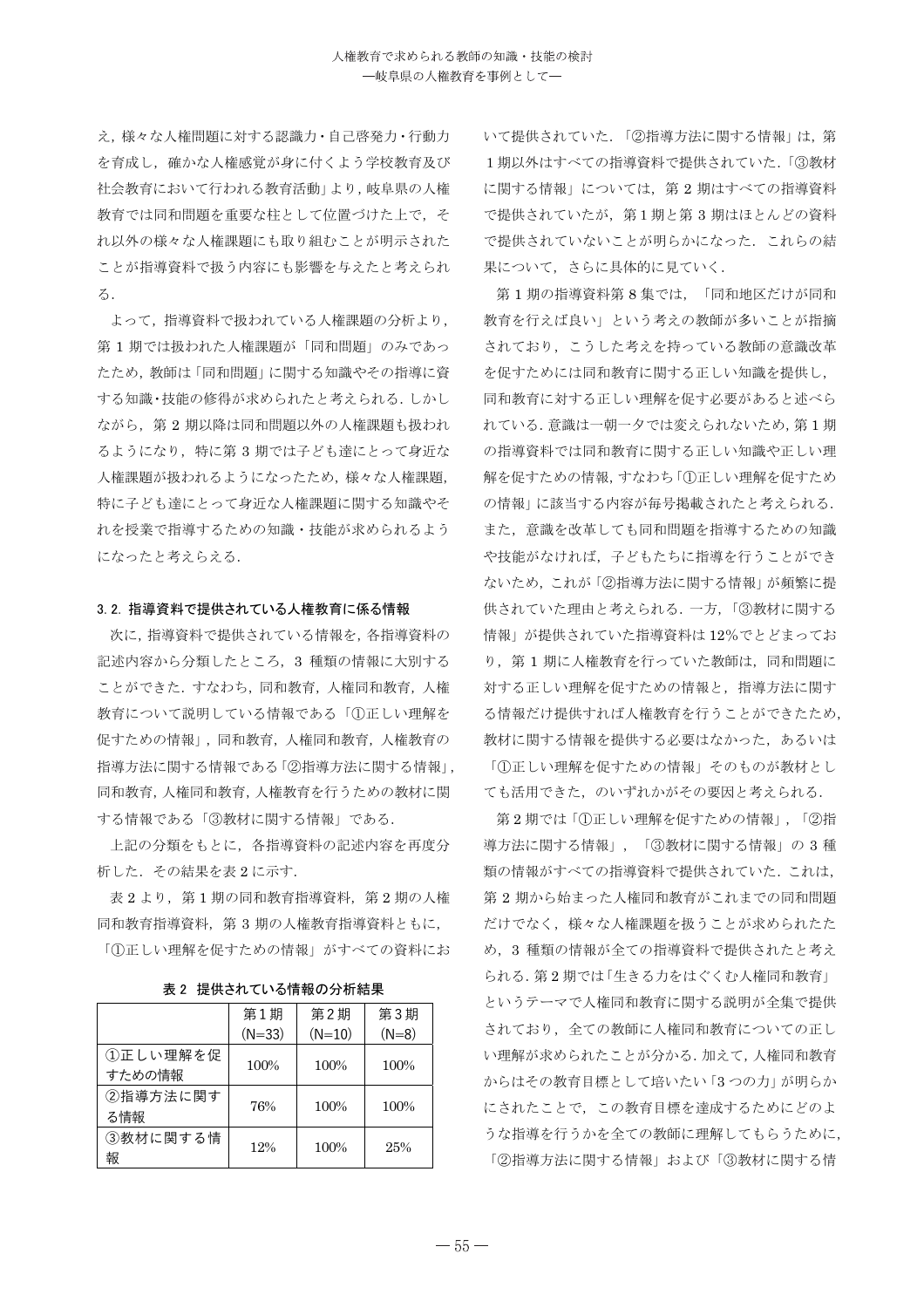報」が第2期の指導資料すべてに載せられたと推測され る. これらの内容を確認したところ, 指導資料そのものが 教材として用いることができるようになっているものも あり、指導資料そのものにも教師が人権同和教育に取り 組みやすくなるような工夫が見られた.

第3期では、第2期の人権同和教育指導資料と同様に 「①正しい理解を促すための情報」,「②指導方法に関す る情報」がすべての指導資料で提供されていた. 第2期 と第3期の違いは、人権教育指導資料が平成 18 (2006) 年度から岐阜県内全ての公立の園・学校で行われている 取組「ひびきあいの日」 (平成30年度に「ひびきあい活 動」に名称変更)を紹介している点にある。この取組の目 標として掲げられている「行動力」とは、日常生活の中の 人と人とのかかわりにおける差別的事象に対して正しく 行動することができる力である. 第3期の「1正しい理 解を促すための情報」は、「行動力の育成と『ひびきあい の日』の育成」というテーマで人権教育に関する説明が行 われており、それが該当する. また、「ひびきあい活動」 の取組に学校間で差が生まれないようにするために「② 指導方法に関する情報」が全ての指導資料に掲載されて おり、これによって各園·校の「ひびきあい活動」の充実 を図ったのではないかと考える. この「2指導方法に関す る情報」である「ひびきあい活動」の紹介に紙面が割かれ たため、結果的に「3教材に関する情報」の提供が少なく なったと考えられる.

#### 4. 岐阜県の人権教育において教師に求められる知識・技能

#### 4.1. 教師に求められる知識・技能

本節では、3.1 で明らかにした指導資料で扱われている 人権課題や、3.2 で明らかにした指導資料で提供された情 報から、岐阜県の人権教育を担う教師にはどのような知 識 · 技能が求められるのかを考察する.

3.1 では各指導資料で扱われている人権課題を分析し た結果、同和教育指導資料では同和問題を中心に扱われ ていたが、人権同和教育指導資料からは扱われる人権課 題の種類が増え、人権教育指導資料では、 岐阜県の人権教 育の重要な柱である同和問題以外だけでなく、子どもた ちにとって身近な人権課題が積極的に扱われていること が明らかになった. また、3.2 では指導資料で提供されて

いる情報を3つに分類し、その分類から各指導資料で扱 われている情報を分析したところ、「1正しい理解を促す ための情報」がすべての指導資料で提供されており、その 内容を確認したところ、人権課題に関する情報だけでは なく、人権教育に関する情報も含まれていた.

以上より、岐阜県の人権教育を担う教師は、13の人権 課題に関する正しい知識および人権教育に関する知識が 求められていることが分かる。 さらに、第3期からは岐 阜県の公立の各園・校で毎年行われている取組「ひびきあ い活動」に関する情報が中心となっており、各園·校の実 態や地域の実情に則した人権教育の事例を岐阜県内で共 有するによって, 勤務校やその地域の実態に則して, 子ど も達にとって身近な人権課題とは何かを判断する力、そ の人権課題に関する正しい知識を与える人権教育を行う 力だけではなく、その人権課題をもとに行動力を育成す る人権教育を行う力が求められていると考えることがで きる. さらに, 人権教育指導資料に掲載されている指導事 例から学び、人権教育を行っていく力が求められている と考える.

#### 4.2. 岐阜大学教育学部における人権教育の現状と課題

本節では、岐阜県の教員養成を目的としている岐阜大 学教育学部生全員が履修する科目において人権に関する 記載があるかを、 2020 年度の web シラバスに掲載され ている情報から明らかにする. そして web シラバスにお いて人権に関する記載が確認された科目において、3 章 で明らかになった知識 · 技能を扱っているかを検討する. この検討結果より、岐阜県の人権教育の担い手を育成し ている岐阜大学教育学部ではどのような人権教育が行わ れており、今後どのような人権教育を行うべきかを考察 する.

岐阜大学教育学部の学生全員が履修する科目は、「小学 校教員免許に関する科目」,「教育の基礎的理解に関する 科目」、「道徳、総合的な学習の時間等の指導法及び生徒 指導, 教育相談等に関する科目」,「教育実践に関する科 目」、「大学が独自に設定する科目」の教職リサーチ、そ して「教養科目」である.

「小学校教員免許に関する科目」とは、教科及び教科の 指導法に関する科目のことである. 教科に関する科目. 教 科の指導法に関する科目ともに各 10 科目開講されてい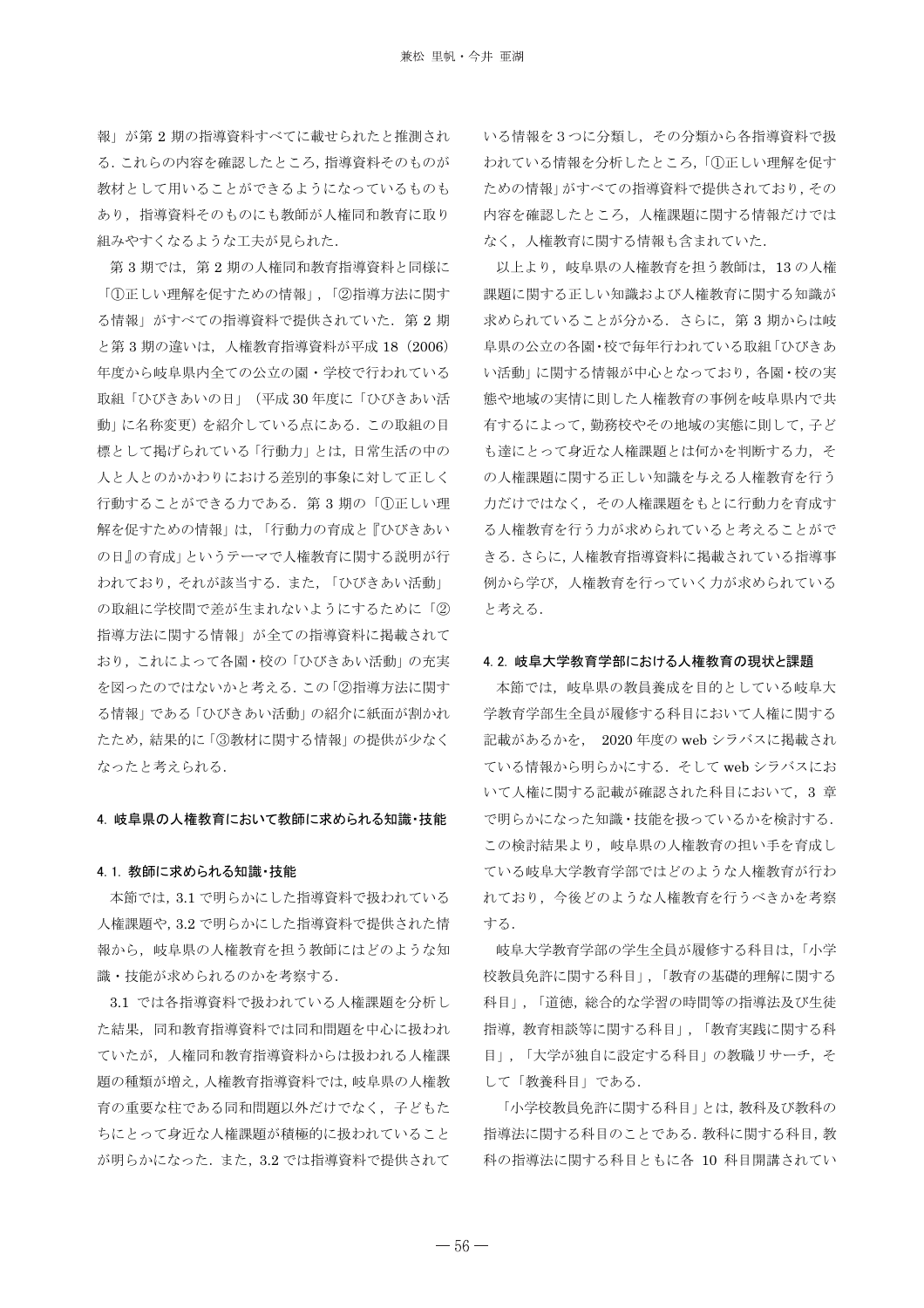るが、これらの web シラバスの掲載情報からは人権に関 する記載は確認できなかった。「岐阜県人権教育基本方 針」には、「人権教育は学校教育及び社会教育で行われる 教育活動である」と示されており[2]、人権教育は学校教 育の全ての時間で行うべきであると考えられている。し かしながら、岐阜大学教育学部の「小学校教員免許に関す る科目 では、人権教育については扱われておらず、これ らの科目では教科教育において人権教育を実施するため に必要な知識·技能の習得は行われていないと言える.

「教育の基礎的理解に関する科目」には、「教育学概論」, 「教職論 (教職トライアル)」,「教育経営論」,「教育· 学校心理学」,「特別支援教育論」,「カリキュラム論」 が含まれる. これらの科目では「教育経営論」において 「権利保障」が扱われていることが分かった.

「道徳、総合的な学習の時間等の指導法及び生徒指導, 教育相談等に関する科目」としては「道徳の理論及び指導 法」,「特別活動及び総合的な学習の時間の指導法」,「教 育方法学・技術」、「生徒指導の理論と方法」、「幼児理 解と教育相談」、「教育相談及び進路指導」が開講されて いる。これらの科目のシラバスにおいて人権に関する記 載は確認できなかった.

「教育実践に関する科目」は、「教育実習」と「教職実 践演習」である. 「小学校教育実習」および「中学校教育 実習」のシラバスでは、不登校やいじめの問題といったキ ーワードが確認され、これより人権に関する記載があっ たと判断した。

「大学が独自に設定する科目」に関するシラバスにお いては、人権に関する記載は確認できなかった.

「教養科目」としては,「情報教育」,「人権」,「外 国語コミュニケーション|が開講されており、人権に関す る記載がシラバスで確認できたのは「人権」のみである. この「人権」という科目では、どのような内容が扱われて いるかを以下で詳述する.

人権教育は学校教育の全ての時間で行うことが求めら れており、教師は授業以外の場面でも取り組んでいかな ければならない. しかし. 岐阜大学教育学部の学生全員が 履修する科目のシラバスを分析した結果、人権感覚や人 権教育について触れている科目は教科目しかなく、岐阜 大学教育学部においては教員養成段階で人権および人権

教育について学ぶ機会は限定されている。その中で教養 科目「人権」は人権や人権教育について学ぶことができる 数少ない学習機会であると言える.

「人権」の web シラバスによると、この科目の到達す べき目標は次の3点である.

- 現代の人権の問題をさまざまな角度から概観し、教員 として必要な知識と識見を得る。
- 教育委員会等からのゲストスピーカーによる講義を通 して、岐阜県の教育現場における人権および人権教育 の一端に触れる.
- 多角的な観点からの講義を受講することで、錯綜した 現実を正確にみる立ち位置を獲得し、自分なりの価値 観を構築する一歩とする.

その講義内容は、「各人権課題について詳しく学ぶこ と」、「学校と人権課題についての関わりについて学ぶこ と」となっているが、シラバスからは人権教育を学ぶため の時間が十分確保されていると判断することはできなか った. また、人権教育は各都道府県で特徴ある教育が行わ れているため、教育委員会等からのゲストスピーカーに よる講義において岐阜県における人権教育について学ぶ 機会はあるかもしれないが、シラバスからは、このような 情報を読み取ることはできなかった.

以上の web シラバスによる調査結果から、岐阜大学教 育学部の全ての学生が受講する科目においては、人権や 人権課題, あるいは人権教育について学ぶ機会は少なく, 前章で考察した岐阜県の人権教育を担う教師に求められ る知識や技能を習得する機会は十分に提供されていると は言い難い状況であることが明らかになった.

岐阜大学教育学部で学ぶ学生の大半は、岐阜県の教員 となり、岐阜県の人権教育の担い手となるため、人権教育 については教員養成段階から学んでいく必要があると考 える. 特に、岐阜県では行動力を育成するために公立の各 園·校では「ひびきあい活動」という取組が毎年行われて いるため, 人権教育の意義やその内容, そして行動力を育 成するための人権教育について理解するだけでなく、こ うした人権教育の実践を行う力も必要となる. よって, 岐 阜大学教育学部で学ぶ学生には、人権課題と人権教育に 関する正しい知識を学び、こうした知識をもとに人権教